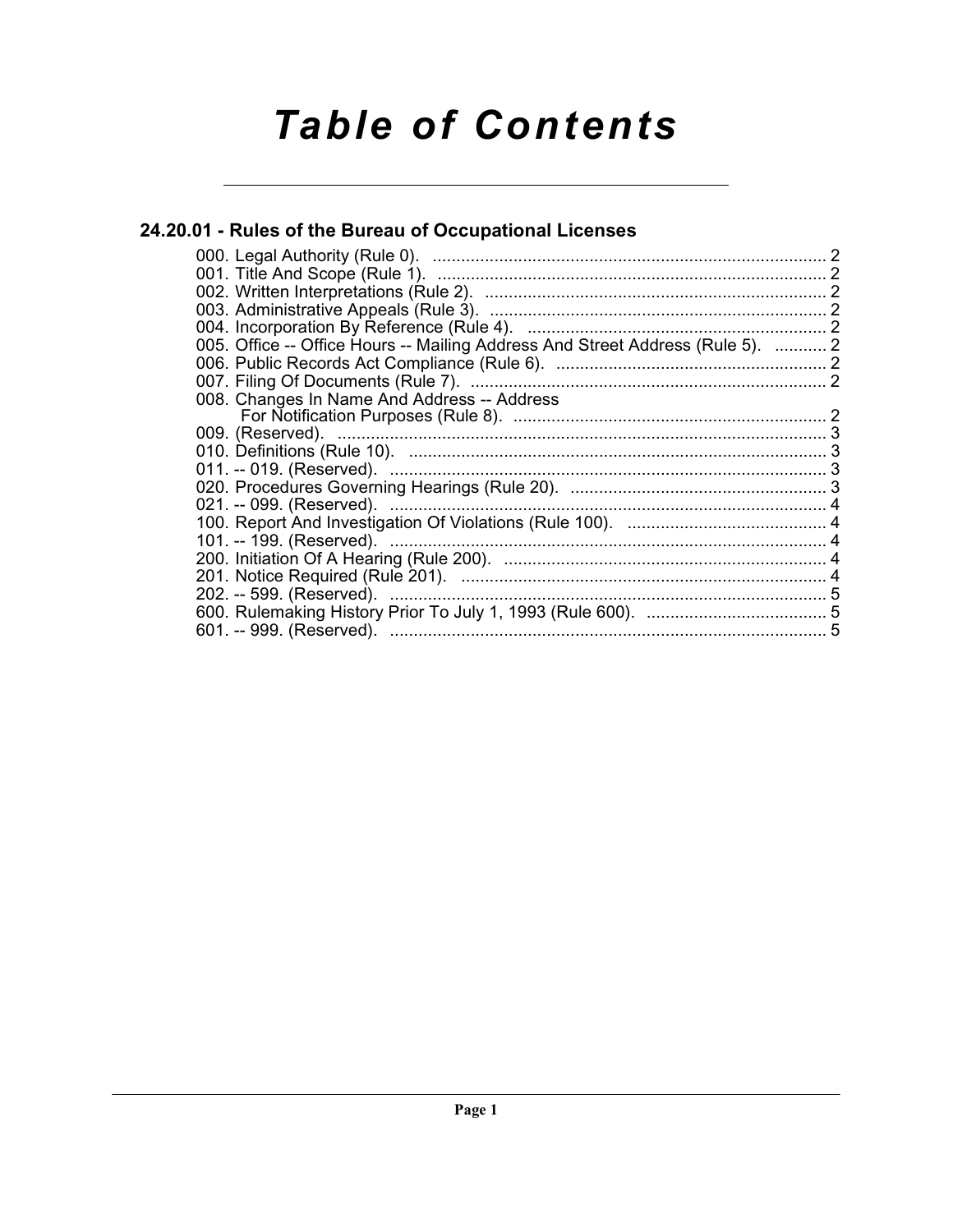#### **IDAPA 24 TITLE 20 CHAPTER 01**

### **24.20.01 - RULES OF THE BUREAU OF OCCUPATIONAL LICENSES**

#### <span id="page-1-1"></span><span id="page-1-0"></span>**000. LEGAL AUTHORITY (RULE 0).**

These rules are established pursuant to the authority vested in the Bureau of Occupational Licenses by the provisions of Section 67-2609, Idaho Code. (3-15-02) of Section 67-2609, Idaho Code.

#### <span id="page-1-2"></span>**001. TITLE AND SCOPE (RULE 1).**

**01.** Title. These rules shall be cited in full as IDAPA 24.20.01, "Rules of the Bureau of Occupational Licenses." (3-15-02) Licenses." (3-15-02)

**02.** Scope. These rules include, but are not limited to the procedures followed by the Bureau of ional Licenses and Boards in contested cases. (3-15-02) Occupational Licenses and Boards in contested cases.

#### <span id="page-1-3"></span>**002. WRITTEN INTERPRETATIONS (RULE 2).**

The Bureau may have written statements that pertain to the interpretation of the rules of this chapter. Such interpretations, if any, are available for public inspection and copying at cost at the Bureau office. (3-15-02) interpretations, if any, are available for public inspection and copying at cost at the Bureau office.

#### <span id="page-1-4"></span>**003. ADMINISTRATIVE APPEALS (RULE 3).**

Administrative appeals shall be governed by the Administrative Procedure Act, Chapter 52, Title 67, Idaho Code, and IDAPA 04.11.01.100 through 04.11.01.799, "Idaho Rules of Administrative Procedure of the Attorney General."

(3-15-02)

#### <span id="page-1-5"></span>**004. INCORPORATION BY REFERENCE (RULE 4).**

There are no documents that have been incorporated by reference into these rules other than those sections of Idaho<br>Code so referenced. (3-15-02) Code so referenced.

#### <span id="page-1-6"></span>005. OFFICE -- OFFICE HOURS -- MAILING ADDRESS AND STREET ADDRESS (RULE 5).

[The office of the Bureau is located within the Owyhee Plaza, 1109 Main Street, Suite 220, Boise, Idaho 83702. The](https://secure.ibol.idaho.gov/IBOLPortal/)  phone number of the Bureau is (208) 334-3233. The Bureau's FAX number is (208) 334-3945. The Bureau's e-mail address is ibol@ibol.state.id.us. The Bureau's official web site is at www2.state.id.us/ibol. The Bureau is open between the hours of 8 a.m. and 5 p.m. each day except Saturdays, Sundays and holidays. (3-15-02)

#### <span id="page-1-7"></span>**006. PUBLIC RECORDS ACT COMPLIANCE (RULE 6).**

Records maintained by the Bureau are subject to the provisions of the Idaho Public Records Act, Title 9, Chapter 3, Idaho Code. (3-15-02)

#### <span id="page-1-8"></span>**007. FILING OF DOCUMENTS (RULE 7).**

All written communications and documents that are intended to be part of an official record for decision in rulemakings or contested cases before the Bureau or a board shall be filed with the Bureau or the relevant board at the offices of the Bureau during office hours. One (1) original of each document must be filed with the Bureau or board. Additionally, one (1) copy must be provided for the hearing officer and one (1) copy must be provided to the opposing party. The person or officer presiding over any rulemaking or contested case proceeding may issue orders requiring the filing of additional copies for use in such proceeding. Any communication or document may be filed with the Bureau by a facsimile machine process (FAX), provided that such FAX transmission must be received during the office hours set forth in Section 005 and be legible in its entirety. It shall be the responsibility of the filing party to verify with Bureau staff that any FAX transmission is successfully received and legible in its verify with Bureau staff that any FAX transmission is successfully received and legible in its entirety.

#### <span id="page-1-9"></span>**008. CHANGES IN NAME AND ADDRESS -- ADDRESS FOR NOTIFICATION PURPOSES (RULE 8).**

**Change of Name.** Whenever a change of a licensee's name of record occurs, the licensee must immediately notify the Bureau in writing of the change. Official documentation confirming the change of name must<br>(3-15-02) (3-15-02) be provided to the Bureau on request.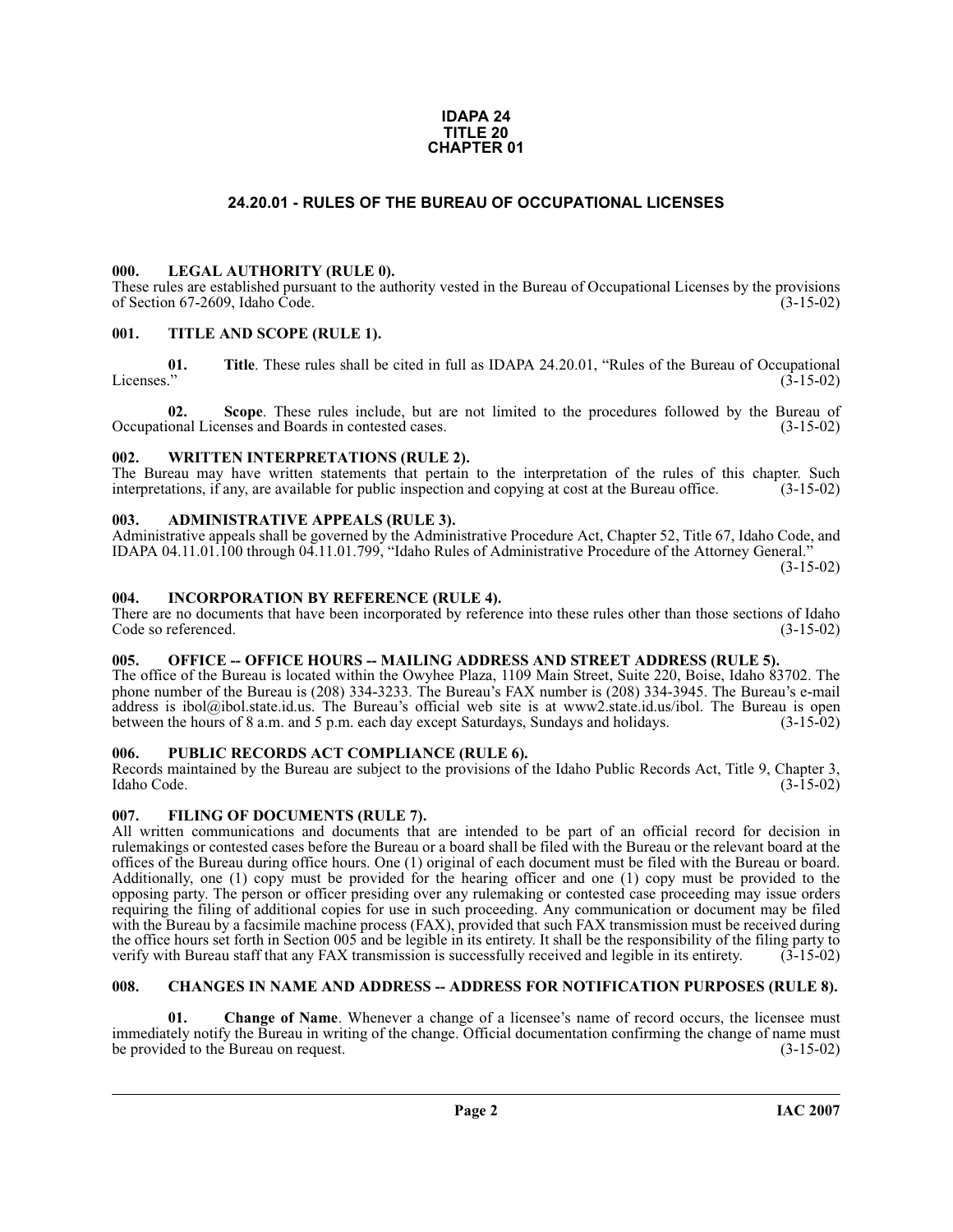**02.** Change of Address. Whenever a change of the licensee's address of record occurs, the licensee mediately notify the Bureau in writing of the change. (3-15-02) must immediately notify the Bureau in writing of the change.

**03. Address for Notification Purposes**. The most recent mailing address on file with the Bureau will be used for purposes of all written communication with a licensee including, but not limited to, notification of renewal and notices related to disciplinary actions. It is the responsibility of each licensee to keep the Bureau<br>informed of a current mailing address. informed of a current mailing address.

#### <span id="page-2-0"></span>**009. (RESERVED).**

#### <span id="page-2-4"></span><span id="page-2-1"></span>**010. DEFINITIONS (RULE 10).**

**01. Address of Record**. The address that appears on an official license issued by a board to practice an occupation or profession. The address of record is considered a public record pursuant to the Idaho Public Records Act, Title 9, Chapter 3, Idaho Code. (3-15-02)

**02. Board**. Any professional or occupational licensing board of the state of Idaho receiving administrative, investigative, legal, fiscal and other services from the Bureau. The boards receiving such services from the Bureau include, but are not limited to, those listed in Section 67-2602(1), Idaho Code. (3-15-02)

**03. Bureau**. The Bureau of Occupational Licenses as prescribed in Section 67-2602, Idaho Code. (3-15-02)

**04. Complaint**. A written communication in a form approved by the Bureau that contains the name, address, and phone number of the complaining party, the name, address, phone number, and profession of the licensee complained against, and a narrative of the facts and circumstances and perceived acts or omissions that may constitute cause for disciplinary action against the licensee. The complaint must be signed by the complaining party.  $(3-15-02)$ 

**05. Formal Complaint**. The document that initiates a hearing before a board and charges a licensee or omissions under the laws administered by the board. (3-15-02) with acts or omissions under the laws administered by the board.

<span id="page-2-5"></span>**06. Hearing**. A hearing is a contested case. (3-15-02)

**07. Hearing Officer**. A person appointed by the Bureau or a Board, other than a member of the Board, e over the hearing of a contested case. to preside over the hearing of a contested case.

**08.** Licensee. A person holding any current, expired, cancelled, suspended, revoked, or otherwise ed license, registration, permit and/or certificate issued by a board. (3-15-02) sanctioned license, registration, permit and/or certificate issued by a board.

**09. Mailing Address**. The address used by the Bureau or a board for purposes of all written communication with an applicant for a license, permit, certificate, or registration, or a licensee, including, but not limited to, general correspondence, notification of renewal, and notices related to disciplinary actions. The mailing address may or may not be the same as the address of record. (3-15-02) address may or may not be the same as the address of record.

<span id="page-2-7"></span>**Representative of the Board**. Any person, including the Chief of the Bureau of Occupational ted by a Board to act as its agent under certain circumstances. (3-15-02) Licenses, designated by a Board to act as its agent under certain circumstances.

#### <span id="page-2-2"></span>**011. -- 019. (RESERVED).**

#### <span id="page-2-6"></span><span id="page-2-3"></span>**020. PROCEDURES GOVERNING HEARINGS (RULE 20).**

Procedures for a hearing before the Bureau or a Board shall be governed by the Administrative Procedure Act, Title 67, Chapter 52, Idaho Code, "Idaho Rules of Administrative Procedure of the Attorney General," IDAPA 04.11.01, and the provisions of Idaho Code and administrative rules governing the Boards. These rules supplement the contested case procedures of the Boards, if any. Where these rules are inconsistent with provisions of the Idaho Code governing the procedures for a hearing before a board, the Idaho Code provisions are the controlling authority.

 $(3-15-02)$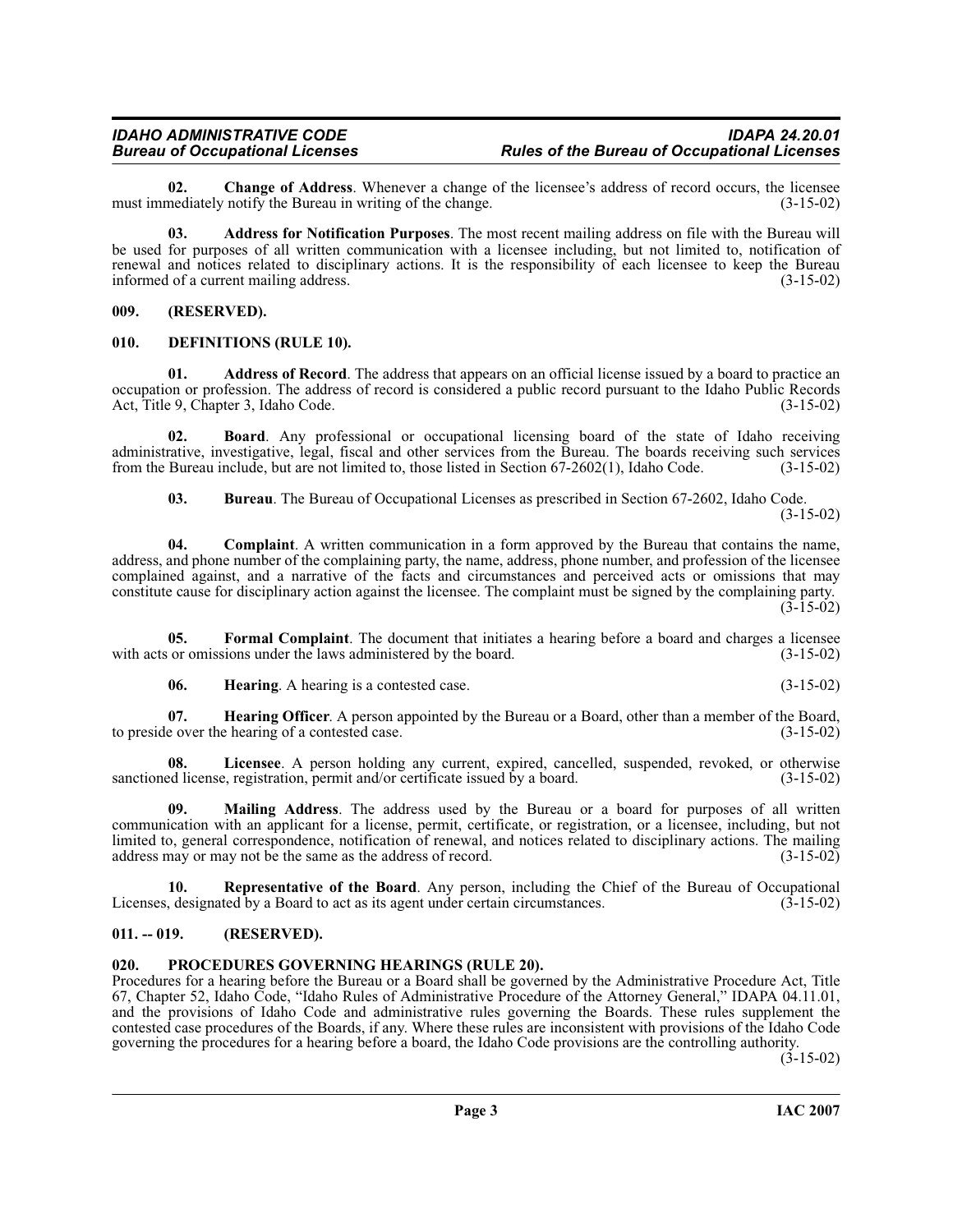#### <span id="page-3-0"></span>**021. -- 099. (RESERVED).**

#### <span id="page-3-9"></span><span id="page-3-1"></span>**100. REPORT AND INVESTIGATION OF VIOLATIONS (RULE 100).**

<span id="page-3-11"></span>**01. Who May Report a Violation**. Any person who knows of a violation by a licensee of the lawful requirements for the retention of a license, registration, permit or certificate may report the violation to the Bureau. (3-15-02)

**02. Person Reporting a Violation**. A person reporting a violation is not regarded as a party to the investigation or to any proceeding that may result from the investigation. The policy of the Bureau shall be not to publish or divulge the name of any person reporting a violation. The name of a person reporting a violation may be obtained, however, pursuant to the rules governing discovery during contested case proceedings. (3-15-02) obtained, however, pursuant to the rules governing discovery during contested case proceedings. (3-15-02)

<span id="page-3-6"></span>**03. Insufficient Facts and Evidence**. If, after review, the Bureau finds that either the complaint or the investigative report concerns facts and evidence insufficient to warrant the filing of a formal complaint against a licensee, no further action shall be taken. licensee, no further action shall be taken.

<span id="page-3-10"></span>**04. Sufficient Facts and Evidence**. If after investigation the Bureau finds that the investigative report concerns facts and evidence potentially sufficient to warrant the filing of a formal complaint against a licensee, a formal complaint against the licensee may be prepared by the Bureau with the approval and assistance of the Office of the Attorney General and filed with the Board. (3-15-02)

<span id="page-3-8"></span>**05. Preliminary Investigations and Papers**. Preliminary investigations and papers obtained as part of an inquiry into a person's fitness to be granted or to retain a license, certificate, permit, privilege, or registration shall be confidential until a formal complaint is filed. This rule is subject to any provisions in the Idaho Public Records Act, Title 9, Chapter 3, Idaho Code, and the Idaho Rules of Civil Procedure which may require or limit disclosure either before or after a formal complaint is filed. (3-15-02) either before or after a formal complaint is filed.

#### <span id="page-3-2"></span>**101. -- 199. (RESERVED).**

#### <span id="page-3-5"></span><span id="page-3-3"></span>**200. INITIATION OF A HEARING (RULE 200).**

A hearing shall be initiated by filing with the Bureau or relevant board a formal complaint or other pleading. A formal complaint or other pleading initiating a hearing may be signed by the Chief of the Bureau of Occupational Licenses or his designated representative. Upon receipt of a formal complaint or other pleading, the relevant board or its representative shall assign it a docket number and may select and appoint a hearing officer. Regardless of who conducts the hearing all board members shall be entitled to attend and participate in a hearing. (3-15-02) conducts the hearing, all board members shall be entitled to attend and participate in a hearing.

## <span id="page-3-7"></span><span id="page-3-4"></span>**201. NOTICE REQUIRED (RULE 201).** The formal complaint shall include a notice con

| The formal complaint shall include a notice containing the following information: | $(3-15-02)$ |
|-----------------------------------------------------------------------------------|-------------|
|-----------------------------------------------------------------------------------|-------------|

- **01. File an Answer**. The respondent is required to file an answer to the formal complaint; (3-15-02)
- **02.** Time Limit. The applicable time limits for filing an answer; (3-15-02)
- **03. Default Notice**. That if the respondent fails to timely file an answer, then a notice of default may be  $(3-15-02)$ issued; (3-15-02)

**04. Hearing to Be Scheduled**. That a hearing will be scheduled within applicable time limits pursuant ce of Hearing if he files an answer: to a Notice of Hearing if he files an answer;

**05. Opportunity to Respond to Complaint**. That at the hearing he will be afforded an opportunity to respond to the formal complaint and to present evidence and argument on all issues involved, and an opportunity to cross-examine all witnesses testifying against him; (3-15-02) cross-examine all witnesses testifying against him;

Legal Representation. That he has the right to be represented by an attorney; that if he fails to appear at the hearing, the Board may revoke, suspend, or impose other disciplinary sanctions as authorized by law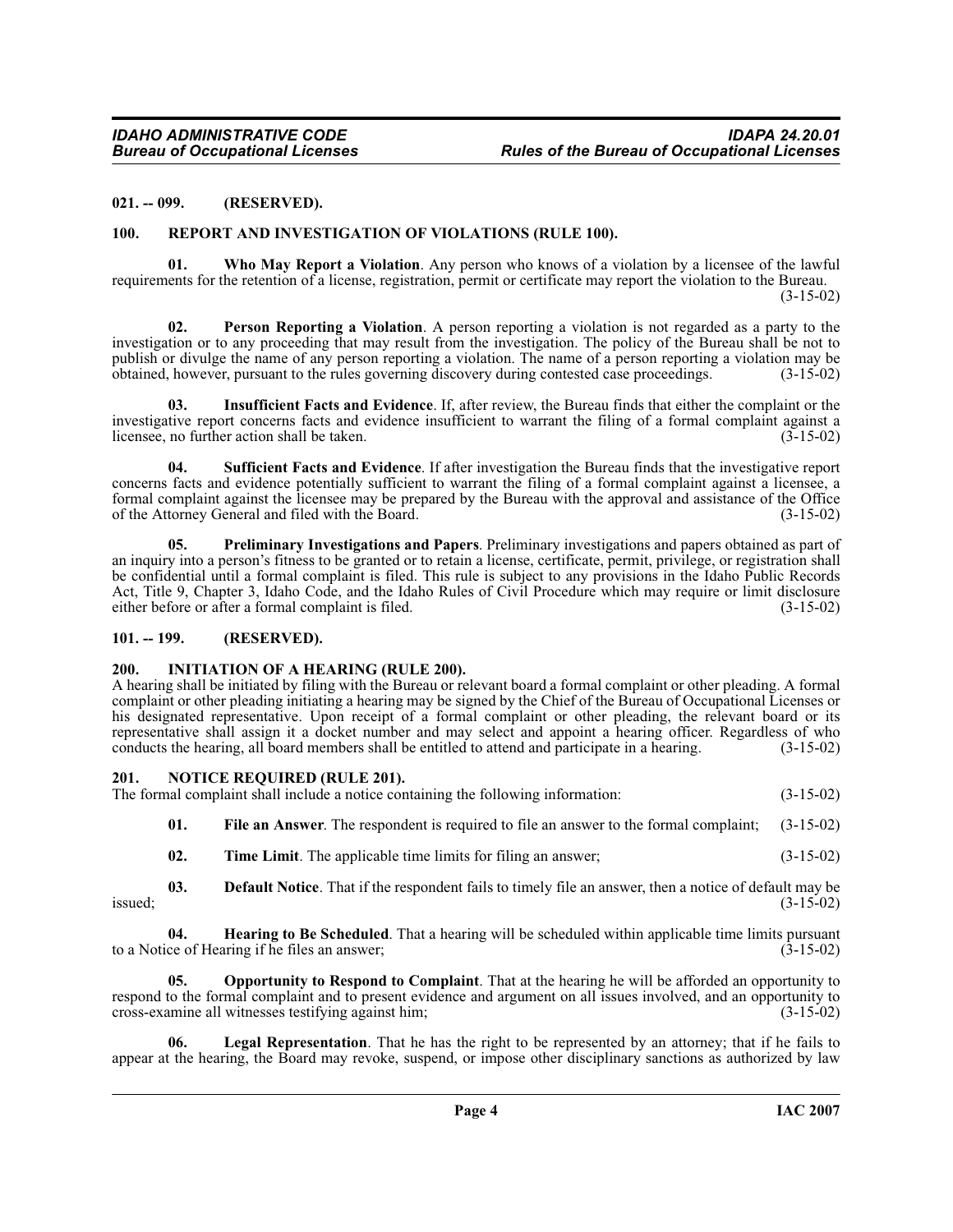without further notice; and (3-15-02)

**07.** Issuance of Subpoenas. That he is entitled to the issuance of subpoenas to compel the attendance sees and the production of books, documents, or other things relevant to the proceedings. (3-15-02) of witnesses and the production of books, documents, or other things relevant to the proceedings.

### <span id="page-4-0"></span>**202. -- 599. (RESERVED).**

### <span id="page-4-1"></span>**600. RULEMAKING HISTORY PRIOR TO JULY 1, 1993 (RULE 600).**

These rules are adopted and effective this first day of June, 1981. (3-15-02)

<span id="page-4-2"></span>**601. -- 999. (RESERVED).**